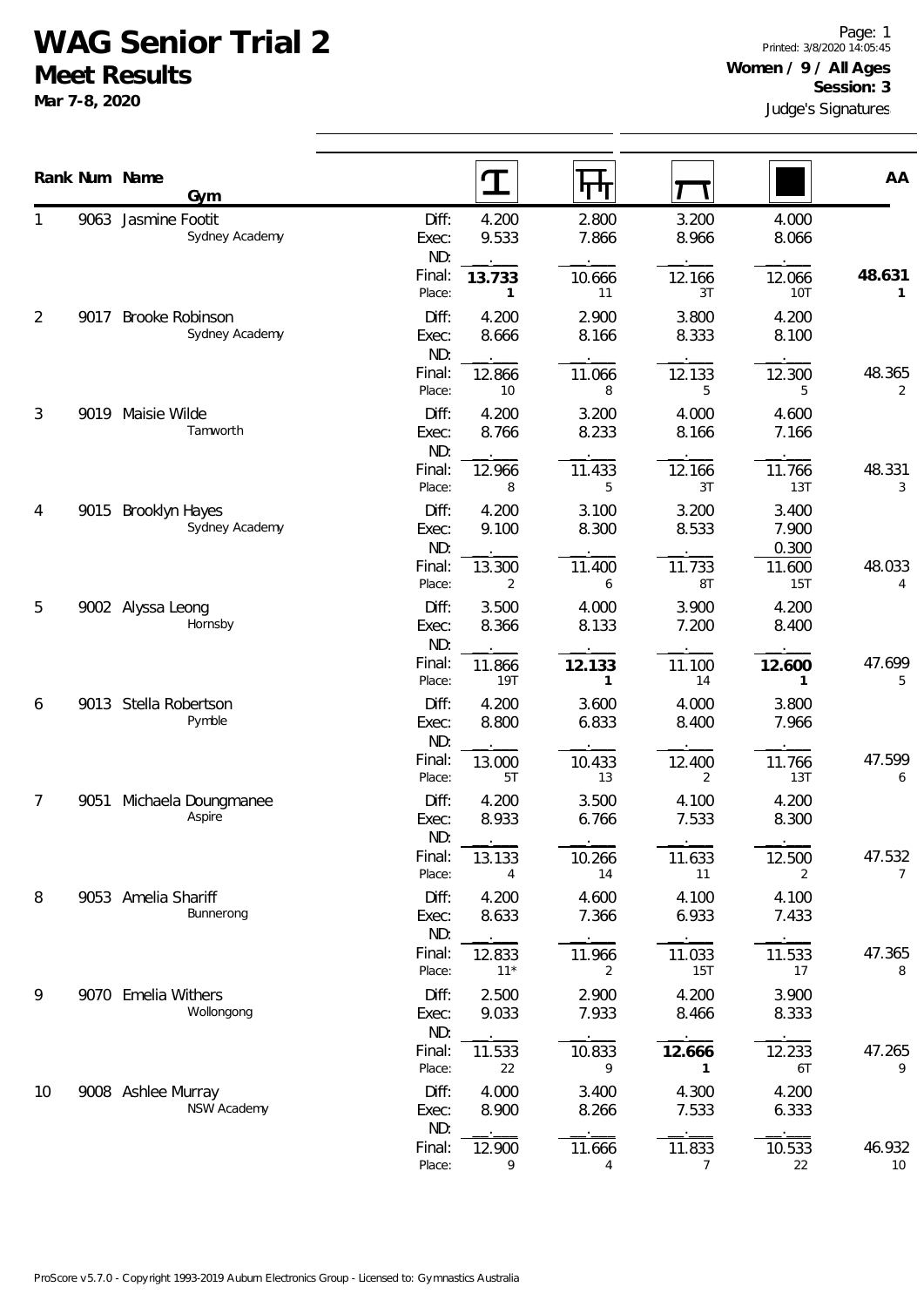## **WAG Senior Trial 2**

**Meet Results**

**Mar 7-8, 2020**

|                | Rank Num Name<br>Gym                  |                       |                            | पण                         |                      |                 | AA           |
|----------------|---------------------------------------|-----------------------|----------------------------|----------------------------|----------------------|-----------------|--------------|
| 11             | 9068 Paige Seaton<br>Tamworth         | Diff:<br>Exec:<br>ND: | 4.200<br>8.800             | 2.300<br>7.366             | 3.900<br>8.000       | 4.200<br>7.900  |              |
|                |                                       | Final:<br>Place:      | 13.000<br>5T               | 9.666<br><b>18T</b>        | 11.900<br>6          | 12.100<br>9     | 46.666<br>11 |
| 12             | 9064 Que Penza<br>Sydney Academy      | Diff:<br>Exec:<br>ND: | 4.200<br>8.966             | 2.200<br>7.466             | 3.400<br>8.333       | 4.100<br>7.966  |              |
|                |                                       | Final:<br>Place:      | 13.166<br>3                | 9.666<br><b>18T</b>        | 11.733<br>8T         | 12.066<br>10T   | 46.631<br>12 |
| 13             | 9055 Bethany Carey<br>Hornsby         | Diff:<br>Exec:<br>ND: | 4.000<br>8.566             | 2.200<br>7.866             | 3.500<br>8.000       | 4.000<br>8.233  |              |
|                |                                       | Final:<br>Place:      | 12.566<br>16T              | 10.066<br>16               | 11.500<br>12         | 12.233<br>6T    | 46.365<br>13 |
| 14<br>15<br>16 | 9069 Annalise Tighe<br>Tamworth       | Diff:<br>Exec:<br>ND: | 4.200<br>8.433             | 4.300<br>6.866             | 4.200<br>5.700       | 4.200<br>8.266  |              |
|                |                                       | Final:<br>Place:      | 12.633<br>15               | 11.166<br>$\overline{7}$   | 9.900<br>22          | 12.466<br>3     | 46.165<br>14 |
|                | 9058 Eftalia Tsoutsas<br>NSW Academy  | Diff:<br>Exec:<br>ND: | 4.200<br>8.466<br>$-0.100$ | 2.800<br>8.000             | 3.600<br>7.433       | 3.800<br>7.500  |              |
|                |                                       | Final:<br>Place:      | 12.566<br><b>16T</b>       | 10.800<br>10               | 11.033<br><b>15T</b> | 11.300<br>21    | 45.699<br>15 |
|                | 9056 Nina Kesby<br>Hornsby            | Diff:<br>Exec:<br>ND: | 3.500<br>9.200             | 2.800<br>7.833             | 3.200<br>6.900       | 3.600<br>7.900  |              |
|                |                                       | Final:<br>Place:      | 12.700<br>13T              | 10.633<br>12               | 10.100<br>20         | 11.500<br>18    | 44.933<br>16 |
| 17             | 9020 Alyssa Barkley<br>Wollongong     | Diff:<br>Exec:<br>ND: | 4.000<br>8.400             | 2.800<br>7.200             | 3.900<br>6.266       | 3.800<br>7.600  |              |
|                |                                       | Final:<br>Place:      | 12.400<br>18               | 10.000<br>17               | 10.166<br><b>18T</b> | 11.400<br>$19*$ | 43.966<br>17 |
| 18             | 9052 Georgina Ngapoula<br>Bunnerong   | Diff:<br>Exec:<br>ND: | 4.200<br>8.800             | 2.200<br>6.166             | 3.600<br>6.900       | 4.300<br>7.700  |              |
|                |                                       | Final:<br>Place:      | 13.000<br>5T               | 8.366<br>20                | 10.500<br>17         | 12.000<br>12    | 43.866<br>18 |
| 19             | 9014 Coco Fleming<br>Shire            | Diff:<br>Exec:<br>ND: | 4.200<br>8.500             | 1.500<br>7.566<br>$-2.000$ | 4.300<br>6.866       | 4.400<br>7.933  |              |
|                |                                       | Final:<br>Place:      | 12.700<br>13T              | 7.066<br>22                | 11.166<br>13         | 12.333<br>4     | 43.265<br>19 |
| 20             | 9007 Shelley-Lee Doyle<br>NSW Academy | Diff:<br>Exec:<br>ND: | 3.500<br>8.466<br>$-0.100$ | 3.400<br>8.366             | 3.900<br>5.533       | 4.100<br>6.000  |              |
|                |                                       | Final:<br>Place:      | 11.866<br>19T              | 11.766<br>3                | 9.433<br>23          | 10.100<br>23    | 43.165<br>20 |